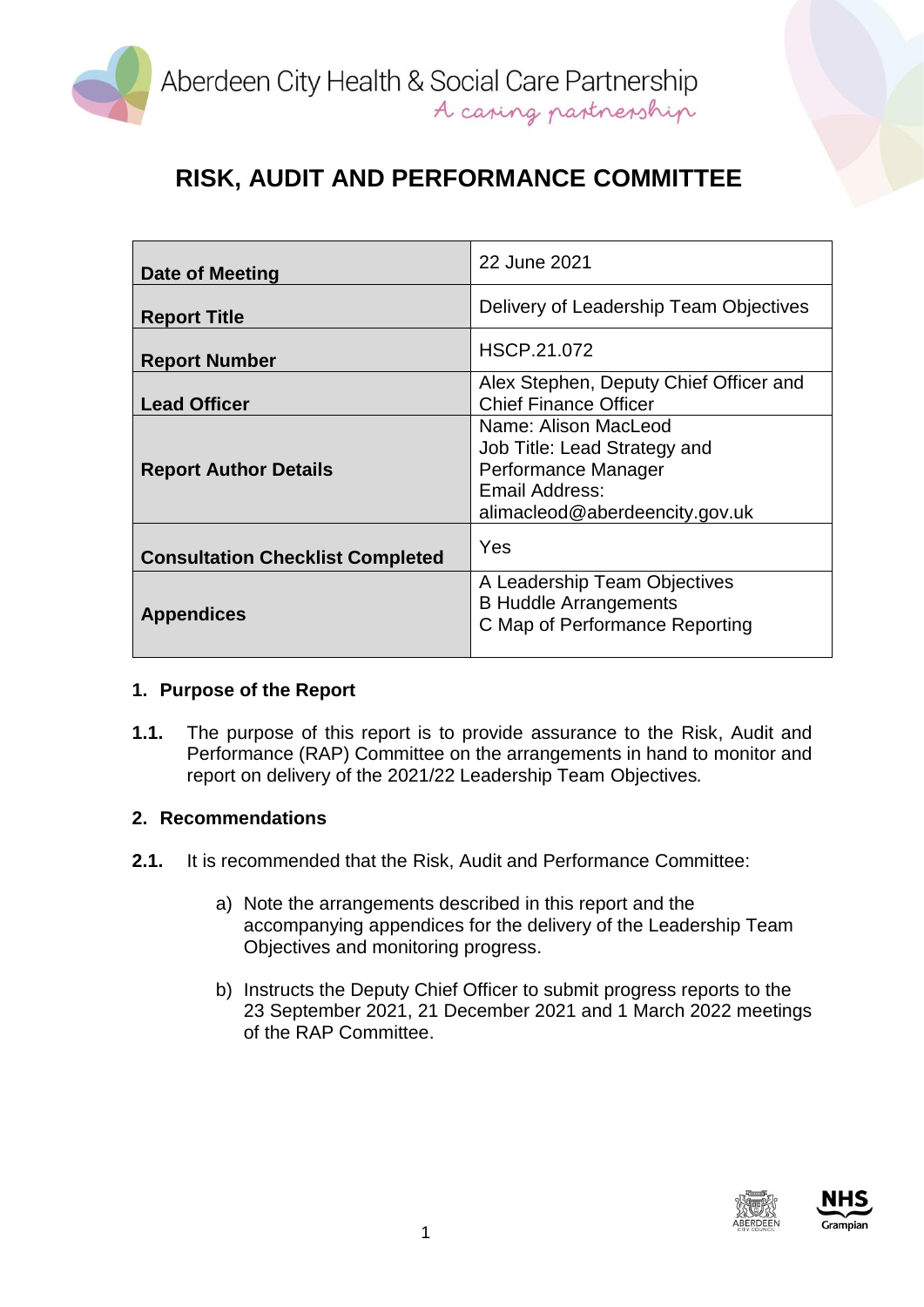

### **3. Summary of Key Information**

- **3.1.** On 23 March 2021 the Integration Joint Board (IJB) approved the Leadership Team Objectives for 2021/22. As outlined in Appendix A, 5 high level objectives were agreed: -
	- 1. Staff Health and Wellbeing
	- 2. Reshaping our relationship with our communities
	- 3. Reshaping our commissioning approach
	- 4. Whole system and connected remobilisation
	- 5. Living and responding to Covid.
- **3.2.** Each of the objectives has a range of projects associated with its delivery. These projects have been grouped into programmes and each has a lead officer from the Leadership Team allocated as being responsible for the delivery of it.
- **3.3.** The programmes have been further grouped into three "huddles" entitled Right Way, Right Care and Right Place. Relevant lead officers from the Leadership Team form the membership of each huddle. The huddle has collective responsibility for delivery of all the programmes and projects within its remit. This collaborative approach was adopted during the delivery of Operation Home First and Operation Snowdrop during the response to Covid and it proved very successful. The approach has the benefit of bringing multiple perspectives to problem solving using a mixture of Action Learning Set (ALS) and Appreciative Inquiry (AI) methodology.
- **3.4.** Programme and project management resource has been allocated from the Strategy and Transformation team to support delivery of the Leadership Team Objectives and a formal project management and Managing Successful Programmes (MSP) approach will be adopted. It should be noted that the team is currently undergoing organisational change and not all the resource is currently in post. Projects will be phased to accommodate delivery within the existing resource with a plan to scale up as vacant posts are filled.
- **3.5.** The Project Managers (PMs) will lead project teams consisting of Business Change Managers from services and staff from enabling functions whose expertise will be vital for project success. PMs will develop project plans along with any necessary project documentation. They will also be responsible for ensuring the project makes appropriate progress within the required timescales, undertaking relevant reporting and communication, and escalating any risks or issues.



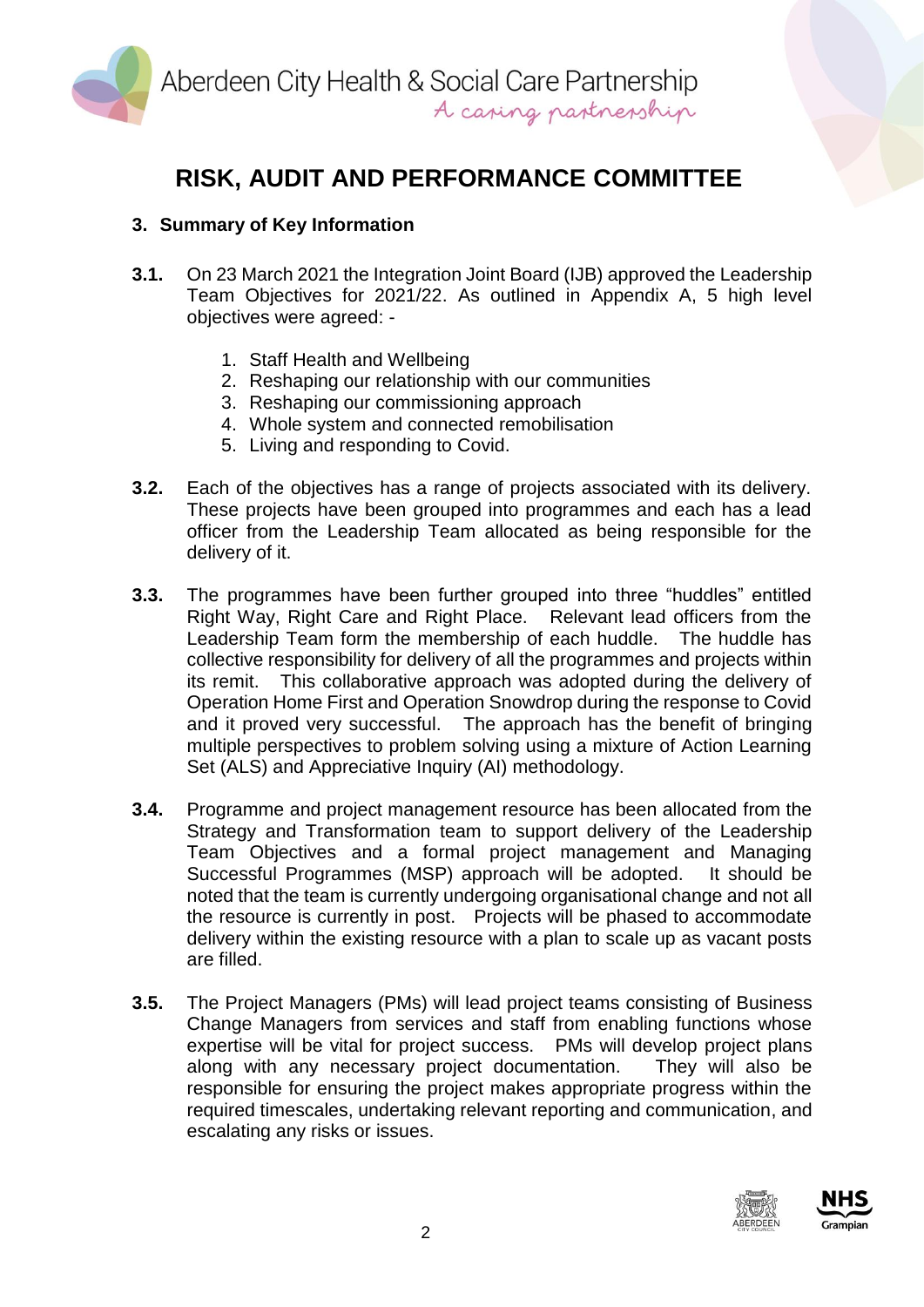

- **3.6.** The Programme Managers will coordinate and oversee groups of programmes, ensuring benefits are delivered as expected, dealing with any risks or issues escalated, and managing any interdependencies between projects. The Programme Manager can also escalate risks and issues to the Leadership Team should they be unable to resolve these themselves.
- **3.7.** The huddles will meet regularly at a frequency to be determined by each huddle themselves, but these meetings will be no less than weekly. Each of the huddles connects into the daily Leadership Team Huddle for situational awareness and further escalation/discussion of any wicked issues. Key decisions will be referred to the Executive Programme Board particularly should it be deemed necessary to request a decision of the Integration Joint Board.
- **3.8.** The Leadership Team Objectives detail some key performance measure that will be used to measure success. Each project and programme will identify additional relevant performance measures. Collectively these will be brought together into a Performance Dashboard which will be reported on a regular basis to each huddle, to the Leadership Team Huddle, to the Executive Programme Board and to the Risk, Audit and Performance Committee.
- **3.9.** Appendix B is an illustration of huddle make-up, remits, in terms of programmes and projects, and sample initial performance measures. The performance data will develop as the scope of the projects is explored and agreed. Some of the measures are already used within our Strategic Plan Dashboard, Operation Home First Evaluation Framework or as indicators for the Local Outcome Improvement Plan (LOIP) Stretch Outcomes. Appendix C shows how the Strategic Plan Key Performance Indicators map to these other reporting frameworks. It also lists the additional initial measures identified specifically for the Leadership Team Objectives.

### **4. Implications for RAP**

**4.1. Equalities** - The Leadership Team Objectives were agreed as part of the Medium-Term Financial Framework, for which a full equalities and human rights impact assessment has been undertaken. The assessment, on the whole, was positive in relation to the impact on equality and diversity within Aberdeen, however any equality impacts of individual project work will be kept under review.



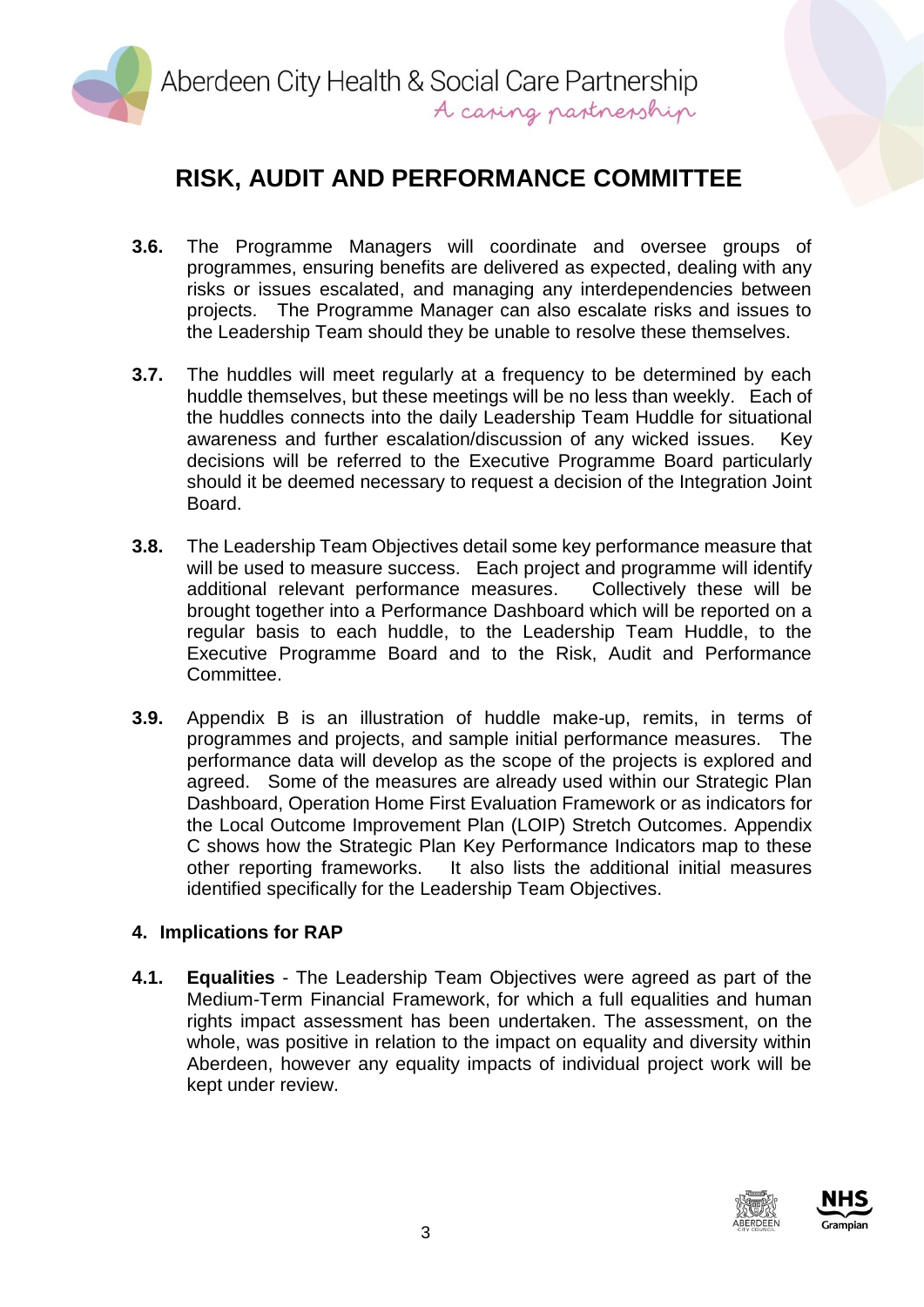

- **4.2. Fairer Scotland Duty** The Leadership Team Objectives were agreed as part of the Medium-Term Financial Framework, for which a full equalities and human rights impact assessment has been undertaken. The assessment, on the whole, was positive in relation to the impact on our Fairer Scotland Duty. The potential impacts of individual project work will be kept under review.
- **4.3. Financial** Delivering the Leadership Team Objectives is key to ensuring financial sustainability of the partnership. Existing resource from within existing budgets is being utilised.
- **4.4. Workforce**  Resource to evaluate the impact of the Operation Home First programme has been identified and mobilised. Capacity was identified and mobilised to backfill the affected areas.
- **4.5. Legal** There are no direct legal implications arising from the recommendations in this report.
- **4.6. Carers** There are no implications for Unpaid Carers arising directly from the recommendations in this report.
- **4.7. Covid-19** Delivery of the Leadership Team Objectives will be undertaken with cognisance to the relevant guidance in relation to Covid-19. Most work continues to be carried out remotely and where it is necessary to get groups of staff together this is done in an environment where they can remain safely distant, wearing face masks, with good ventilation and access to hand washing or sanitising.
- **4.8. Other** none

### **5. Links to Aberdeen City Health & Social Care Partnership Strategic Plan**

**5.1.** The Leadership Team Objectives contribute to the delivery of the Strategic Plan as follows:

**Staff Health and Wellbeing** – supports the enabler of Empowered Staff. **Reshaping our relationship with our communities –** supports both the Prevention aim - promoting positive health and wellbeing, and the Resilience aim - promoting and supporting self-management and independent living for individuals.

**Reshaping our commissioning approach** – supports our enabler of Principled Commissioning.



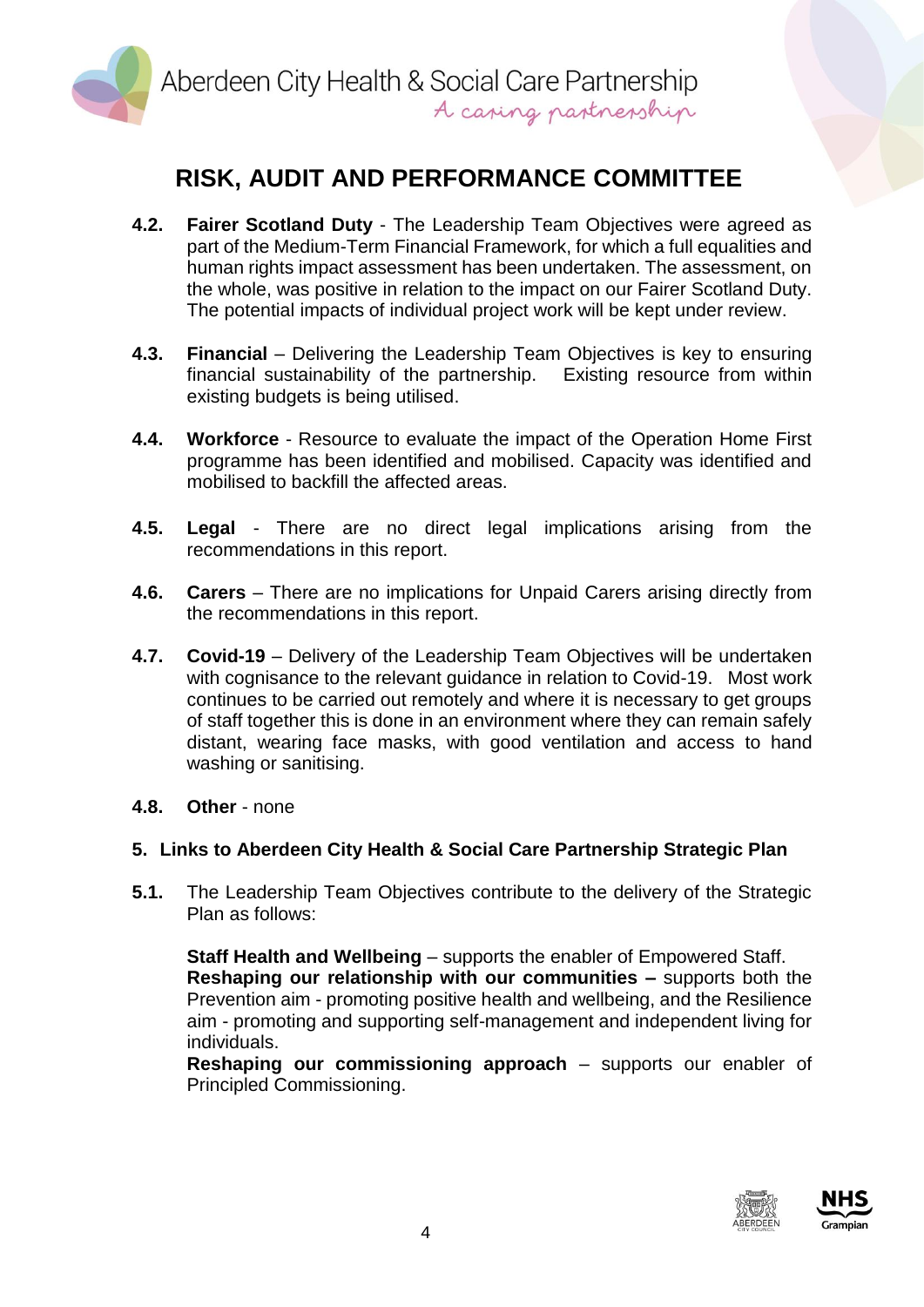

**Whole system and connected remobilisation** – supports delivery of the Personalisation aim ensuring right care, right place, right time. **Living and responding to Covid** – focuses on resilience in our communities particularly those communities that have been worse affected by Covid. It contributes to the Prevention aim - addressing the factors that cause inequality in outcomes in and across our communities.

### **6. Management of Risk**

### **6.1. Identified risks(s) -**

There is a risk, if the Leadership Team Objectives are not delivered as expected, that, not only will delivery of the Strategic Aims, Commitments and Priorities be negatively impacted but also that this will also impact on delivery of the Medium Term Financial Framework.

### **6.2. Link to risks on strategic or operational risk register:**

This report links to Risks 2, 5 and 7 on the Strategic Risk Register.

2. There is a risk of financial failure, that demand outstrips budget and Integrated Joint Board cannot deliver on priorities, statutory work, and project an overspend.

5. There is a risk that the IJB, and the services that it directs and has operational oversight of, fail to meet both performance standards/outcomes as set by regulatory bodies and those locally-determined performance standards as set by the board itself. This may result in harm or risk of harm to people.

7. Failure to deliver transformation at a pace or scale required by the demographic and financial pressures in the system.